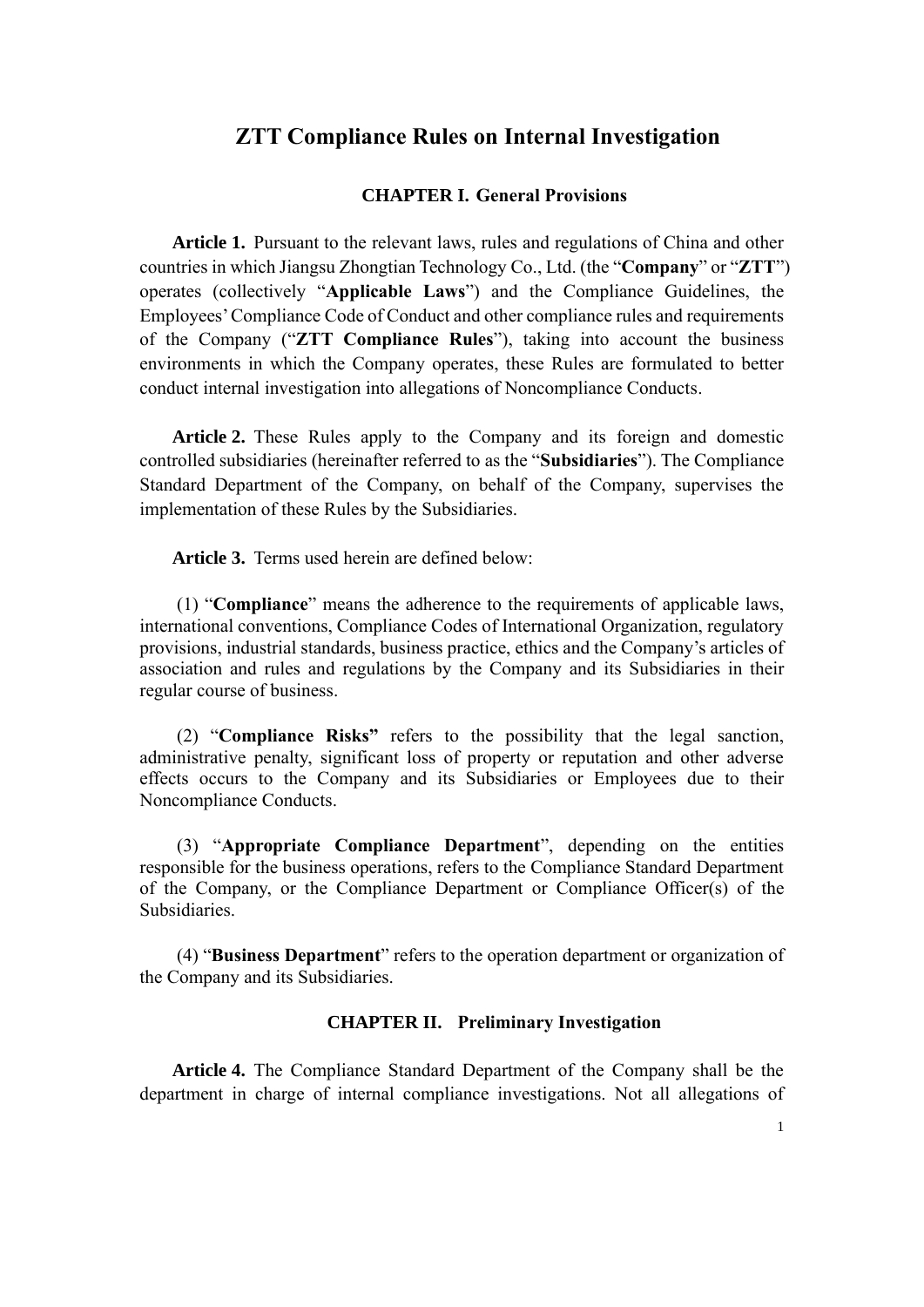Noncompliance Conducts require a formal Investigation Report from the Compliance Standard Department of the Company. When a Noncompliance Conduct is alleged, the relevant Compliance Officers of the Company and its Subsidiaries shall make a preliminary assessment to determine whether to submit it to the Compliance Standard Department of the Company. The preliminary investigation is an informal investigation, the purpose of which is to preliminarily assess the allegation, collect sufficient information, and determine whether to submit the relevant allegations to the Compliance Standard Department of the Company (see Annex 1: Preliminary Investigation Process).

**Article 5.** Unless there is a conflict of interest or the objectivity of a preliminary investigation is being questioned, any Compliance Officer, upon receipt of the relevant allegation, shall conduct a preliminary investigation.

**Article 6.** Although there are no hard and fast rules for the measures to be taken in preliminary investigation in these Rules, as a basic principle, investigations shall be conducted strictly against allegations. In general, the period of preliminary investigation shall not exceed 5 working days, and the preliminary investigation report shall be in writing with two to three paragraphs in length (see Annex 3: Preliminary Investigation Report Template).

**Article 7.** Upon completion of the Preliminary Investigation Report, the Compliance Officer of the Company or its Subsidiaries shall make audit decision as follows:

(1) No further investigation shall be conducted. If the allegations may be dismissed through simple preliminary investigation, no further investigation is required. For instance,

1. Preliminary investigations are conducted based on an anonymous report, alleging that an Employee reimbursed expenses without providing the relevant supporting documents;

2. After interviewing the Employee and head of financial department of the subsidiary where the Employee is employed and reviewing the relevant applications for reimbursement, the Compliance Officer learnt that there were only few cases in which the Employee was unable to provide supporting documents and claimed less than \$10 each time, and therefore believes that no further investigation is required.

If the Subsidiary's Compliance Officer decides not to conduct further investigations, he must report the decision and reasons in writing to the Company's Compliance Standards Department. Then, the Company's Compliance Standards Department will review and decide whether further investigation is needed according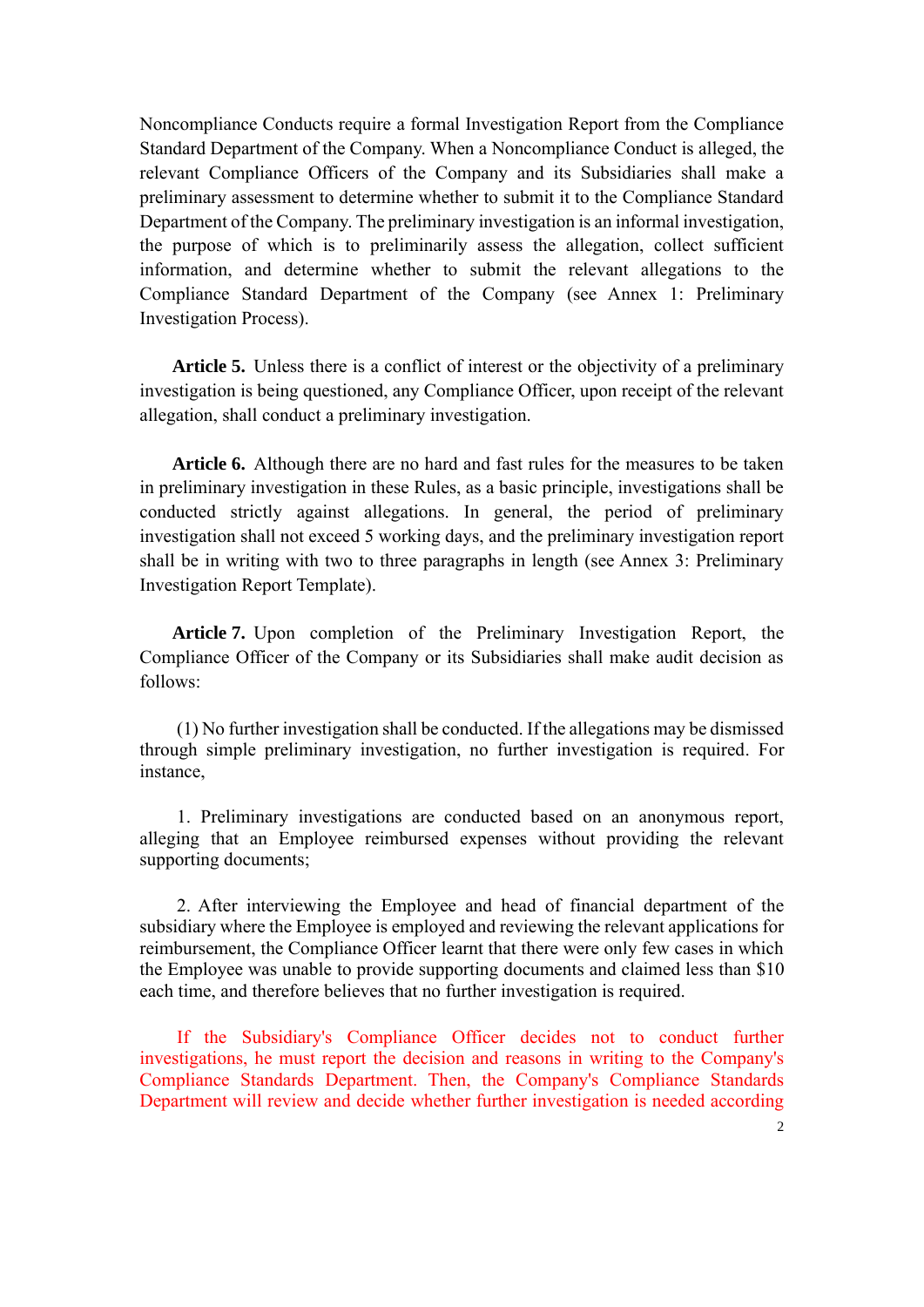to Article 8 of this Rules. If conditions for further investigation are met, an official investigation shall be initiated in accordance with the provisions of Chapter III of this Rules.

(2) Submitting the allegation to the Compliance Standard Department of the Company: further investigation and analysis is required if the preliminary investigation report indicates violation of Applicable Laws or ZTT Compliance Rules, or if issues reported cannot be easily ascertained, and the Compliance Officer shall submit the allegation to the Compliance Standard Department of the Company. Furthermore, the Compliance Officer must submit the allegation to the Compliance Standard Department of the Company to the extent that any of the followings is involved:

- 1. Corruption;
- 2. Fraud;
- 3. Coercion;
- 4. Collusion;
- 5. Obstruction;
- 6. Conflict of interest; or
- 7. Other unfair competition.

**Article 8.** After any allegation is submitted to the Compliance Standard Department of the Company, the Compliance Standard Department shall be responsible for auditing the Preliminary Investigation Report. The Compliance Standard Department shall make a decision as follows based on the audit results:

(1) Instructing that no further investigation is required. If the preliminary investigation is able to satisfactorily and reasonably resolve the issues alleged and the reporting procedures have been accomplished according to the nature of the matter, the Compliance Standard Department of the Company shall make a brief written statement that no further investigation is required; or

(2) Launching an official investigation and preserving the original and supplementary documents.

#### **CHAPTER III. Official Investigation**

**Article 9.** The Compliance Standard Department of the Company shall prepare Investigation Report for official investigations according to prescribed format and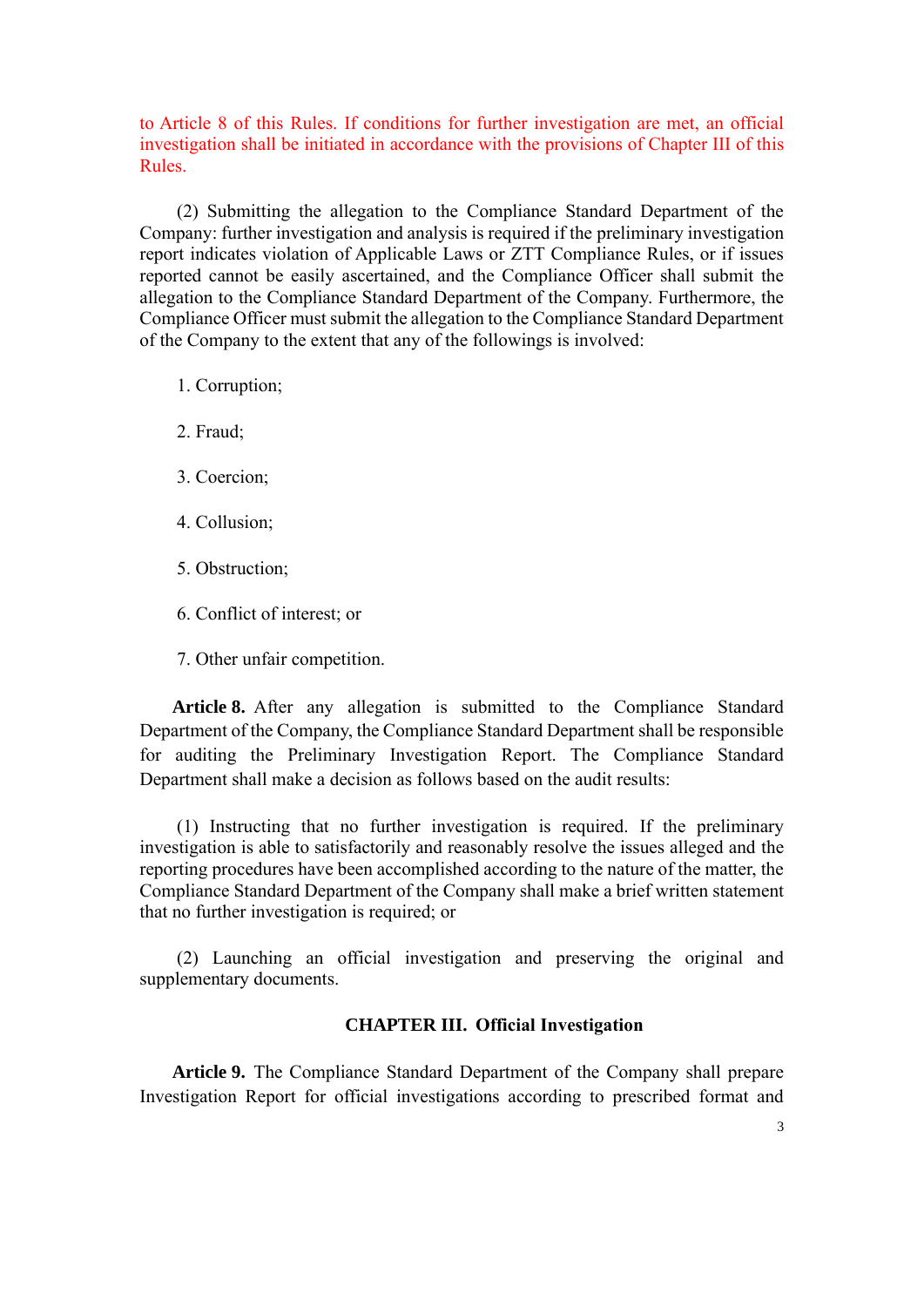procedures, which shall analyze and record allegations or Noncompliance Conducts. For investigations conducted by external legal advisor engaged, the investigation report is not required to follow the given format. The main facts, opinions and suggestions in the Investigation Report are the basis for the Company and its Subsidiaries to take various actions (see Annex 2: Official Investigation Process), including timely termination, disciplinary action against the relevant employee, determination of the fundamental cause, remedial measures and improvement of various units' operation and management level after the discovery of illegal or Noncompliance Conducts.

If individuals who take part in Noncompliance Conducts take the initiative to report or confess, they shall be given a lighter or mitigated punishment according to the circumstances.

**Article 10.** The Compliance Standard Department of the Company shall set up an investigation team consisting of 2 to 3 members, including Compliance Officer(s) and, if necessary, member(s) of Internal Audit Department. The composition of the investigation team shall depend on the nature and scope of the allegations, and shall be able to ensure the independence of the investigation. The appointment of the investigation team shall be made in writing, which shall provide a brief introduction the scope of the matter to be investigated. The preparation time for an Investigation Report shall be 60 days and may be extended if necessary.

**Article 11.** The process of conducting a formal investigation and preparing an Investigation Report shall include the verification of documents and witnesses related to the matter. Investigation Report Checklist (see Annex 4: Investigation Report Checklist) sets out the key steps to be accomplished in the investigation. In order to ensure the integrity of the investigation, the investigation team should make every effort to ensure the confidentiality of the nature, content, documents and information of the investigation. During the investigation, the identity of the witness and the findings from the witness interview shall not be disclosed to any third party other than the investigation team, the Appropriate Compliance Department of the Company or its Subsidiaries. In order to prevent improper influence, no contents of the investigation shall be disclosed to the superior supervisor of the investigation target and the relevant witness respectively, unless otherwise indicated by the Compliance Standard Department of the Company in Memorandum of Conclusion. Every effort shall be made by the investigation team during the investigation process to protect the whistleblower or the witness providing the investigation information.

**Article 12.** The Investigation Report shall include the following main components: 1. Preliminary Report; 2. summary of allegations of Noncompliance Conduct being investigated; 3. background information of the investigation target; 4.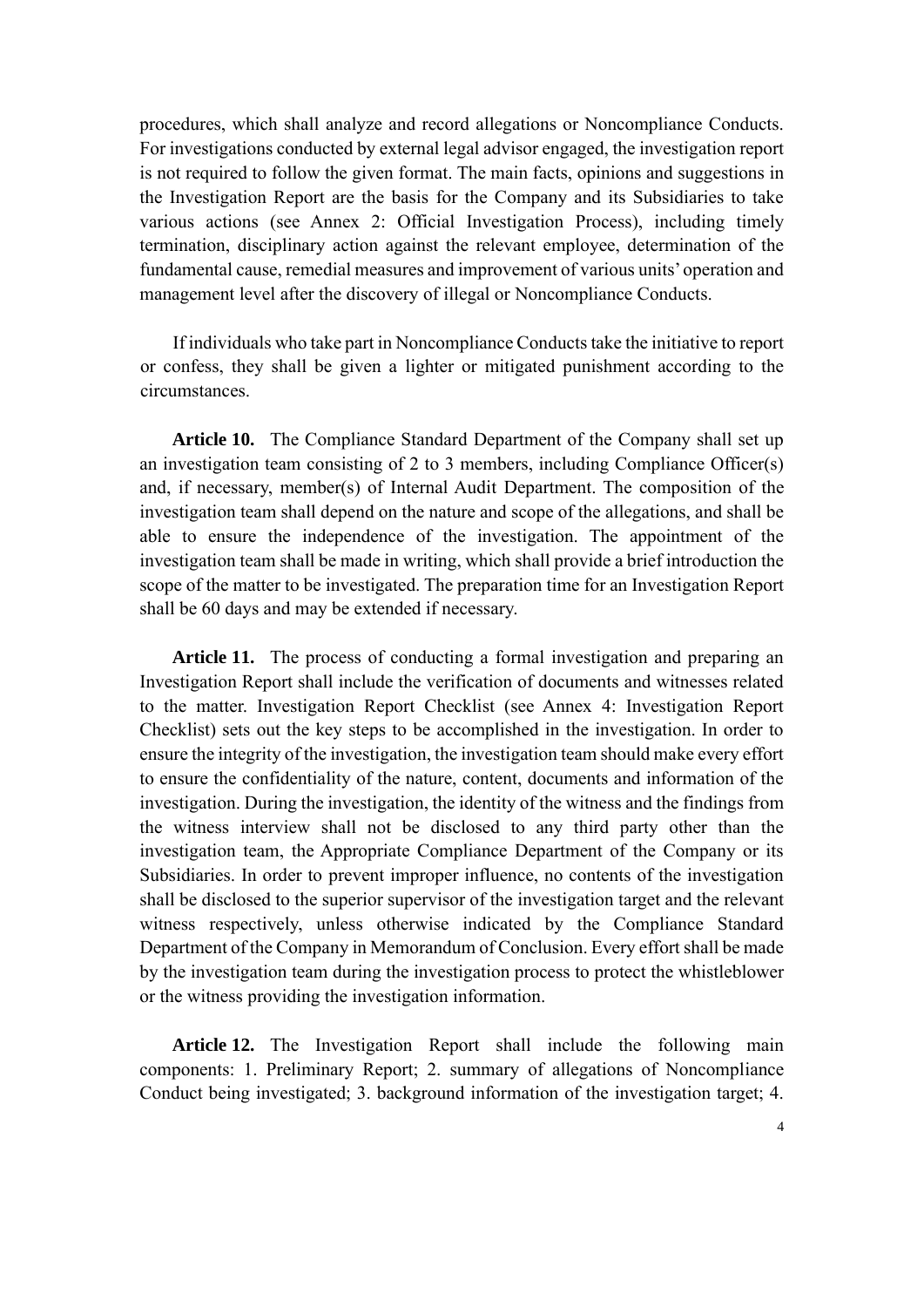description of relevant evidence and interviews with witnesses during the investigation; 5. analysis of allegations of Noncompliance Conduct based on facts obtained in the evidence; 6. evaluating where there is any violation of Applicable Laws or ZTT Compliance Rules; 7. conclusions, including whether the allegations are true and, if not, describe the reasons in details.

**Article 13.** The Investigation Report shall contain all necessary information required to learn the relevant facts and to support the official investigation conclusion (see Annex 5: Investigation Report Template). Furthermore, the Investigation Report shall contain the Preliminary Investigation Report and all relevant supporting evidence for the conclusion, for example, interview of witnesses, emails, letters or other evidence.

#### **CHAPTER IV. Audit of Investigation Report**

**Article 14.** Upon the completion of official investigation, the investigation team shall submit the Investigation Report to the Compliance Standard Department of the Company in a timely manner.

**Article 15.** The Compliance Standard Department of the Company is responsible for auditing the conclusions in the Investigation Report, on the basis of which, prepares and submits a brief Memorandum of Conclusion to the Chief Compliance Officer of the Company for examination and approval, so as to highlight the conclusions of the Investigation Report and the following related issues:

(1) Potential risks: Memorandum of Conclusion shall identify potential risks that may arise from Noncompliance Conduct not found through the investigation;

(2) Fundamental cause analysis: Memorandum of Conclusion shall identify the fundamental cause of Noncompliance Conduct, or a work plan for recommend further analysis in case of failure to identify the fundamental cause of Noncompliance Conduct. Usually, Investigation Report is sufficient to determine the fundamental cause of Noncompliance Conduct, but in some cases additional analysis may be necessary so as to determine the fundamental cause. Under such circumstances, the Memorandum of Conclusion shall further illustrate why additional analysis is to be made and provide a work plan for the analysis;

(3) Assessment and mitigation measures: in particular, shall include an assessment of whether there is any violation of Applicable Laws or ZTT Compliance Rules, and suggestions on whether such violation shall be disclosed to relevant departments. Memorandum of Conclusion shall identify mitigation measures to be taken, so as to discover the fundamental cause of Noncompliance Conduct, as well as the proposal to amend the Compliance Rules or other recommendations of measures so as to prevent similar misconducts from happening in the future.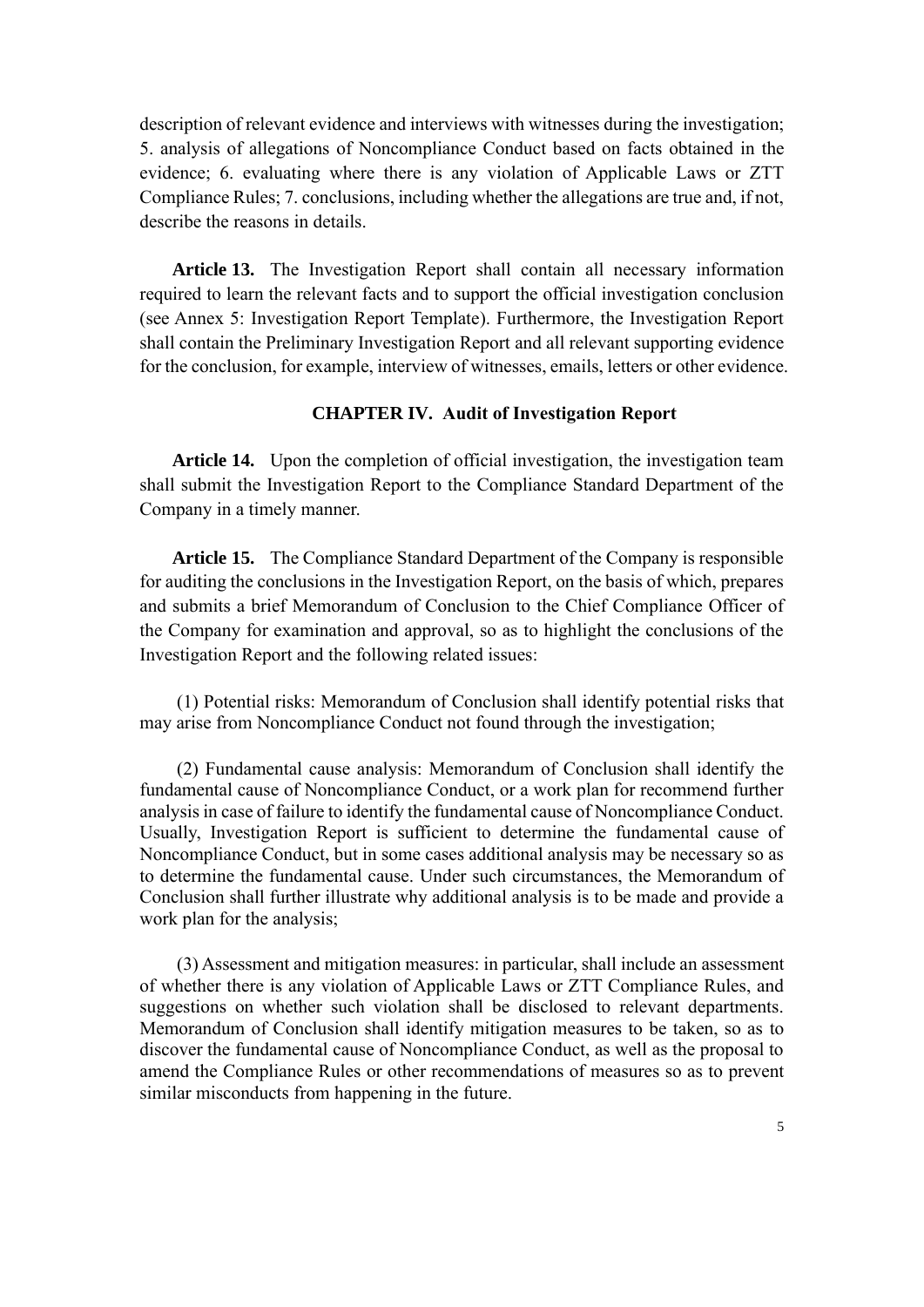**Article 16.** Upon Approval, Memorandum of Conclusion shall be submitted for discussion to the Compliance Management Committee of the Company. The Compliance Management Committee of the Company shall decide whether to accept the recommendations made in the Memorandum of Conclusion. If the recommendations are accepted, The Compliance Management Committee shall instruct the Appropriate Compliance Department of the Company or its Subsidiaries for the implementation. If the recommendations are not accepted, the Compliance Management Committee shall briefly provide the reasons. The Compliance Management Committee of the Company may decide whether to submit the Memorandum of Conclusion and the Investigation Report to the board of directors of the Company or its Subsidiaries.

**Article 17.** Appropriate Compliance Department of the Company or its Subsidiaries shall timely consolidate feedbacks and suggestions collected in the compliance investigation, taking into account the actual situation of business development of the Company and its Subsidiaries, summarize the practical experience, regularly analyze the suitability and effectiveness of Compliance Rules, and revise and supplement the Compliance Rules if necessary (See Annex 6: Rectification Form of Compliance Issues).

# **CHAPTER V.Record and Document Management of Internal Compliance Investigations**

**Article 18.** Appropriate Compliance Department of the Company and its Subsidiaries shall properly safe keep the compliance records, audit reports and documents during the compliance audit process, and properly keep the foregoing documents according to the filing requirements of the Company and its Subsidiaries.

# **CHAPTER VI. Disciplinary Actions and Questions**

**Article 19.** Employees of the Company and its Subsidiaries in violation of these Rules, shall be criticized in a circulated notice, and be held liable in accordance with Chapter IX Regulations on Rewards and Punishments and Implementation Rules of the Employee Handbook, depending on the severity of the circumstances.

**Article 20.** Any question involving these Rules may be submitted to the Appropriate Compliance Department of the Company and the Subsidiaries.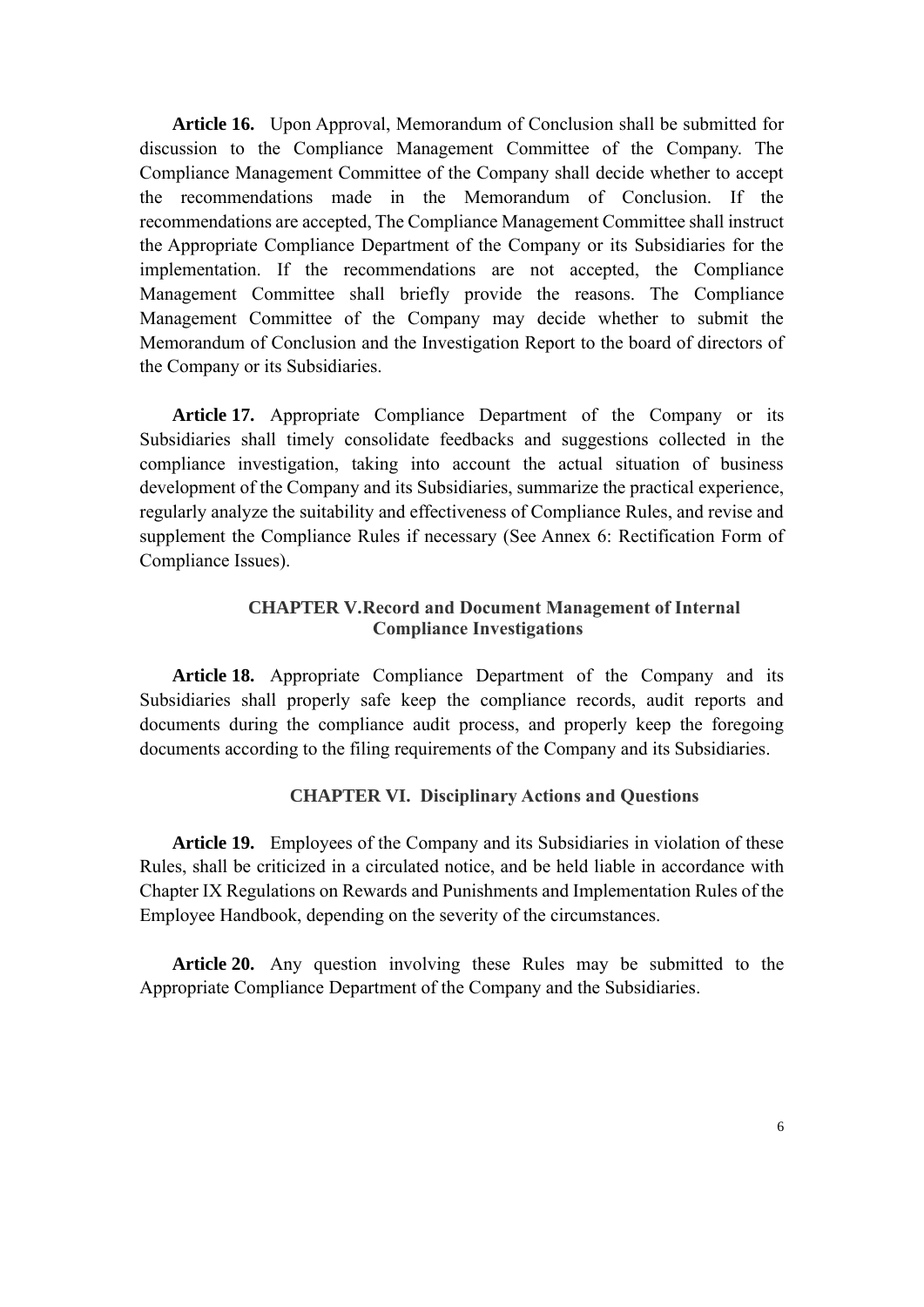- 1. Preliminary Investigation Process
- 2. Official Investigation Process
- 3. Preliminary Investigation Report Template
- 4. Investigation Report Checklist
- 5. Investigation Report Template
- 6. Rectification Form of Compliance Issues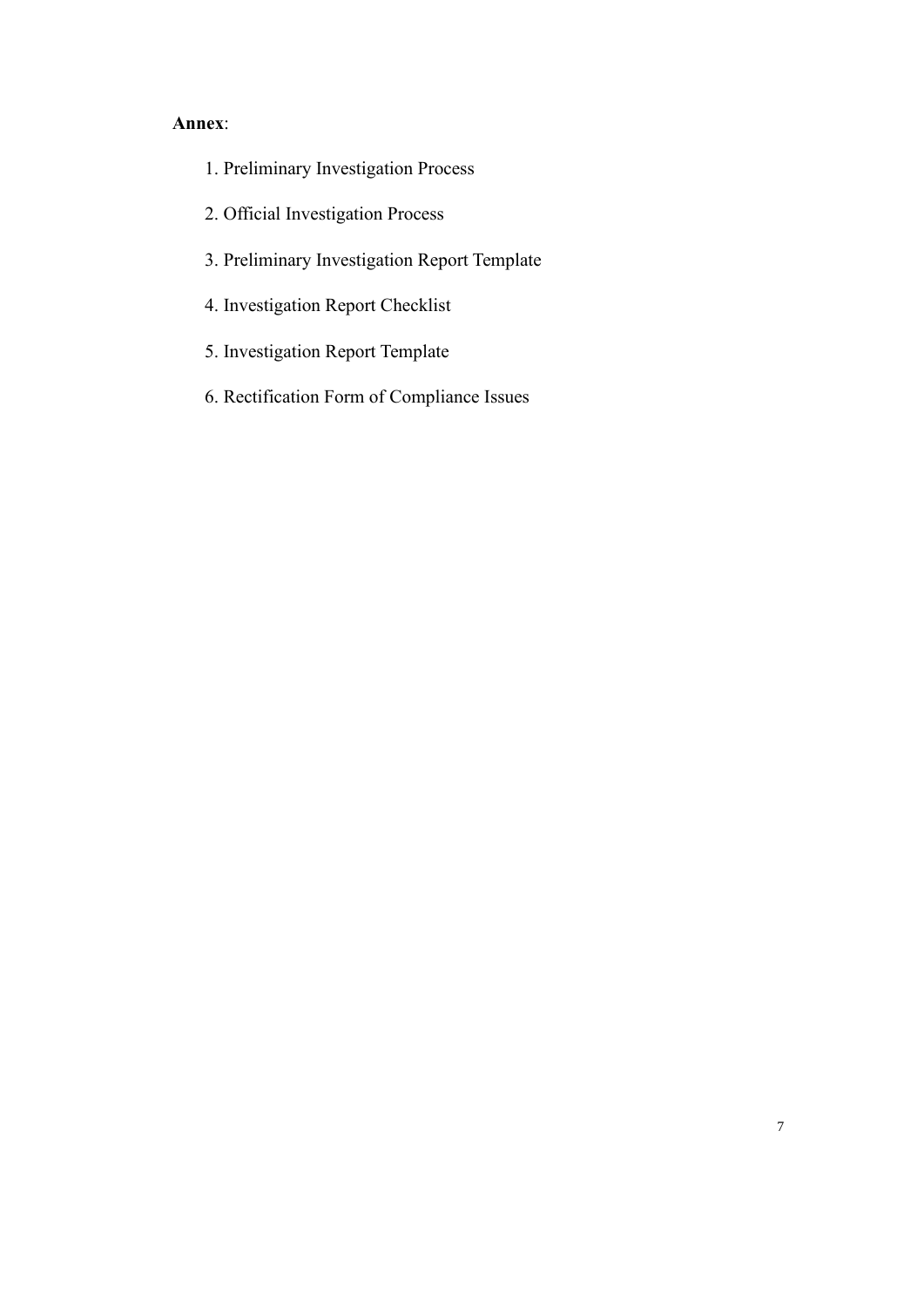# **Preliminary Investigation Process**

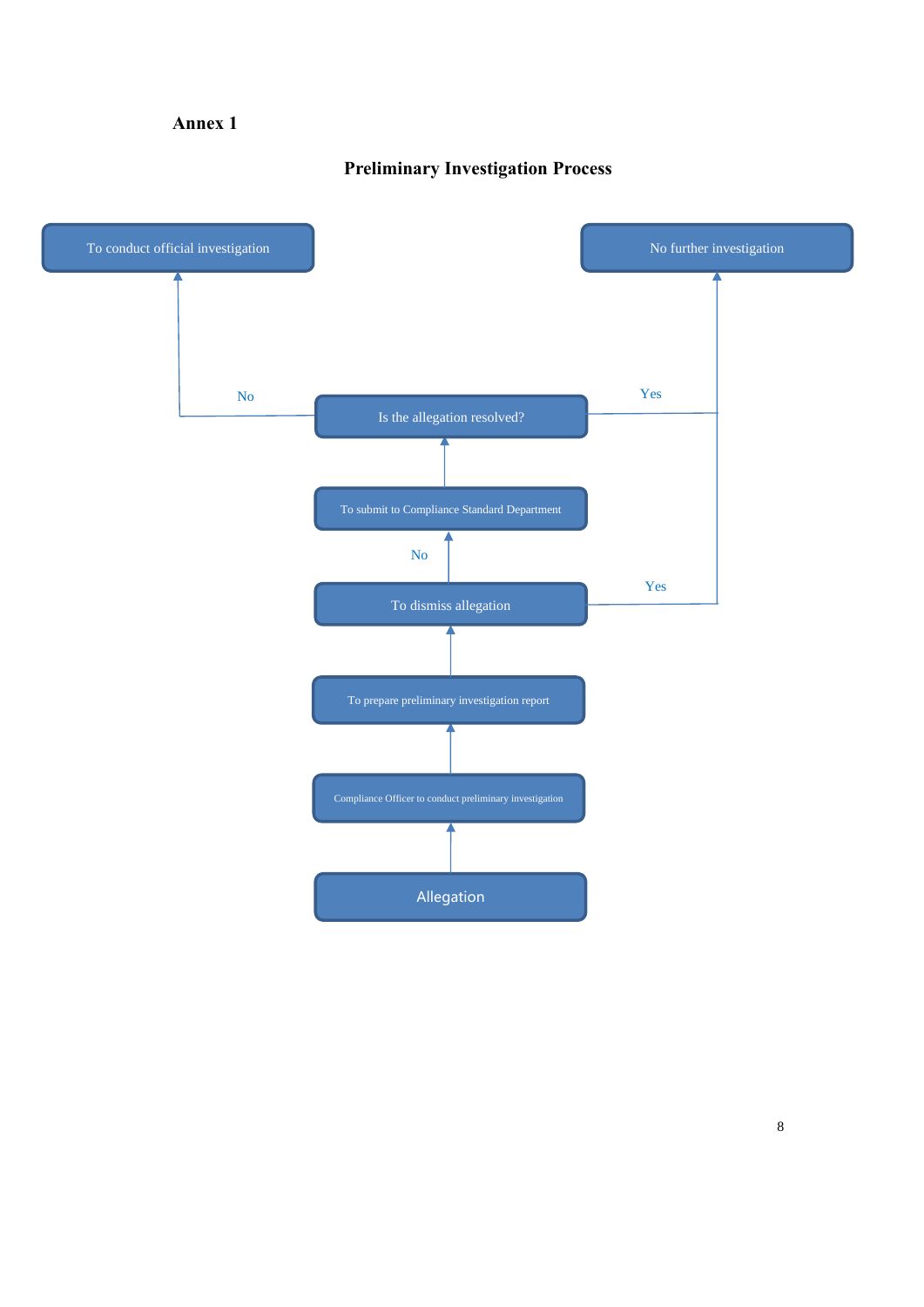# **Official Investigation Process**

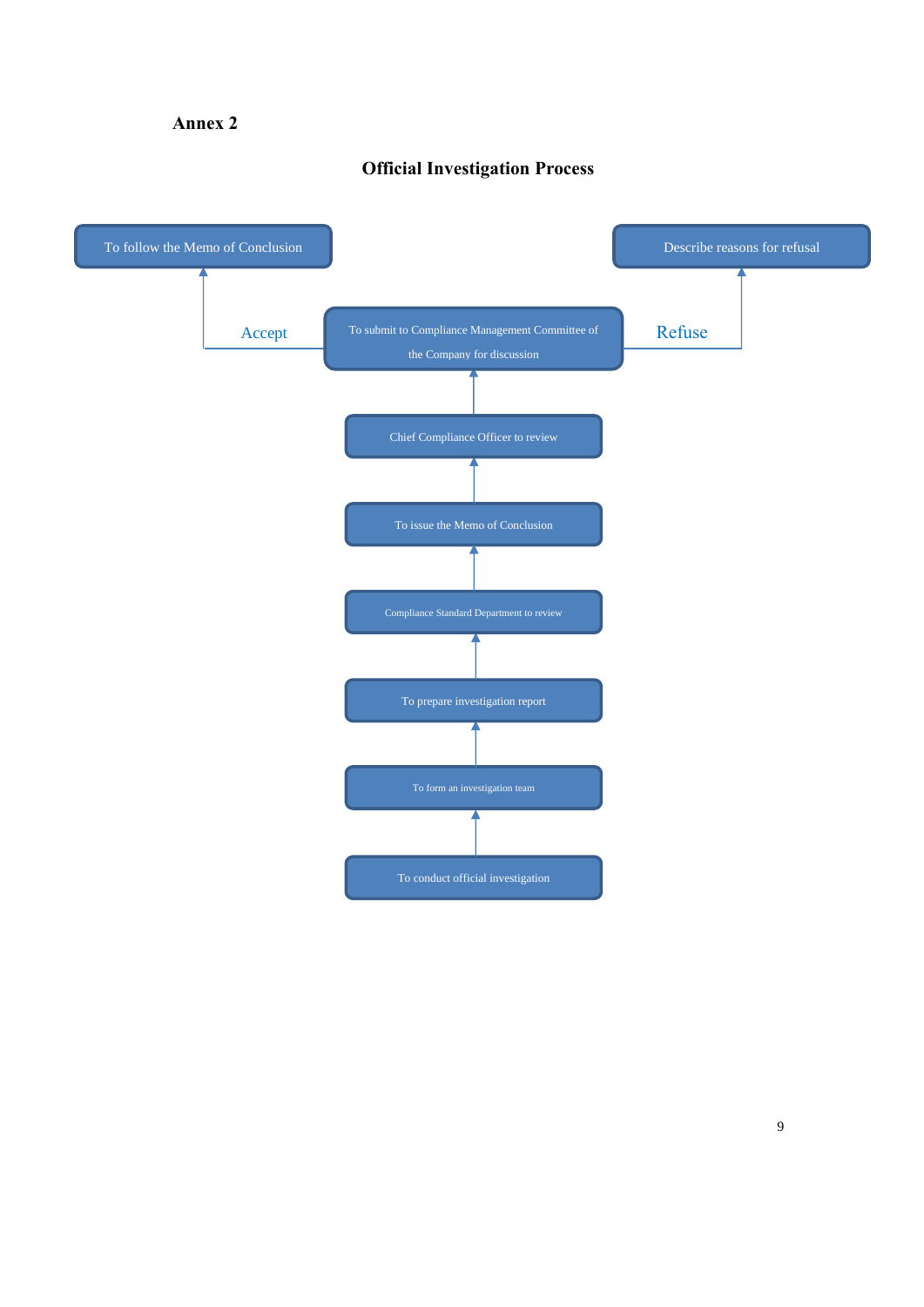### **Preliminary Investigation Report Template**

#### **Preliminary Investigation Report**

**To: (name of personnel at Compliance Standard Department)**

**From: (name of Compliance Officer)**

**Date: year/month/day**

### **Re: Preliminary Investigation – (target of preliminary investigation)**

On (year) (month) (day), I conducted a preliminary investigation into the matter stated above. The findings of this investigation are documented in this Report.

**Allegations:** This section shall describe the nature of the allegations, identify the alleged employee, the alleged Noncompliance Conduct, and the time period in which the alleged Noncompliance Conduct occurred. (This section shall not exceed one paragraph.)

**Conduct and findings of the investigation:** This section shall briefly describe the investigation method (interviewing witnesses, reviewing documents and through assistance from other Business Departments) taken by the Compliance Officer in preliminary investigation, and the facts revealed through preliminary investigation. (This section shall be one or two paragraphs.)

**Decision:** This section shall indicate whether the Compliance Officer in charge of the preliminary investigation considers the allegations to be true. (This section is usually a one-sentence conclusion.)

**Further action is required:** This section shall indicate whether the matter shall be reported. If yes, describe the reason. (This part usually shall not exceed two sentences.)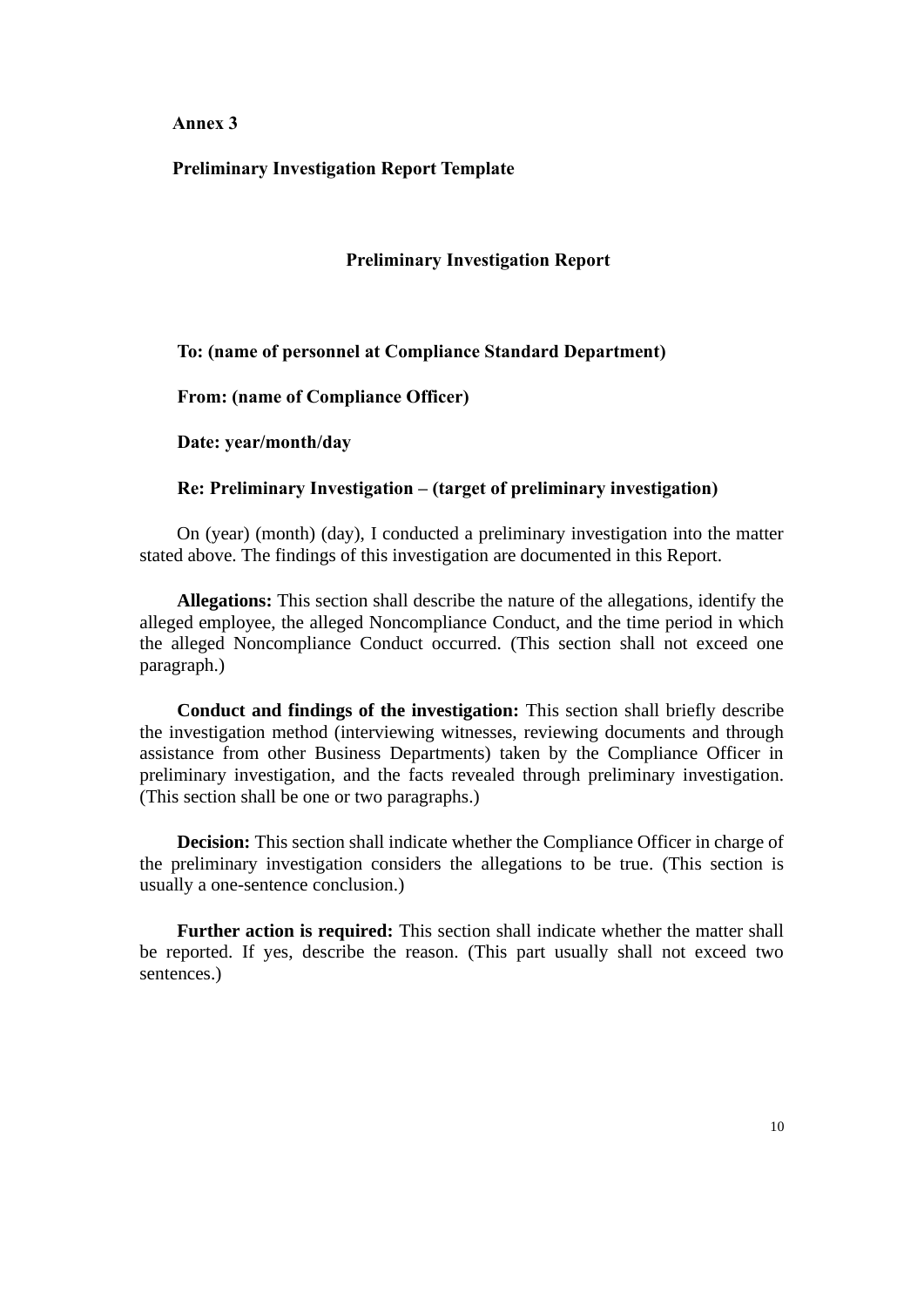#### **Investigation Report Checklist**

### **1. Initiation**

The Compliance Standard Department shall appoint investigators in writing.

If you learn that you have been appointed, whether or not you have received a written appointment, you should immediately initiate the investigation.

The investigation team shall, before initiating the investigation, ascertain the scope of investigation and also the deadline for submission of the Investigation Report, and submit to the Compliance Standard Department for filing.

If the investigation team considers the deadline cannot be met, it shall ask the Compliance Standard Department for an extension.

Review all instructions related to the investigation and refer to the Rules on Internal Investigation.

Keep communication with the Compliance Standard Department in respect of the investigation.

Determine the purpose and methods of your investigation.

Consider (1) where does the evidence come from? (2) How is it obtained and preserved? (Photocopying of documents, material evidence and electronic records)

#### **2. Contact the Witnesses**

Make a list of all witnesses. The persons listed in such list may change as the investigation progresses.

Determine whether the witness will leave the investigation area before completion of the investigation for reasons such as transfer, vacation and hospitalization.

The Compliance Standard Department shall be informed immediately if the important witness may leave before the investigation.

Interview a wide range of witnesses and gather as much information as possible from each witness.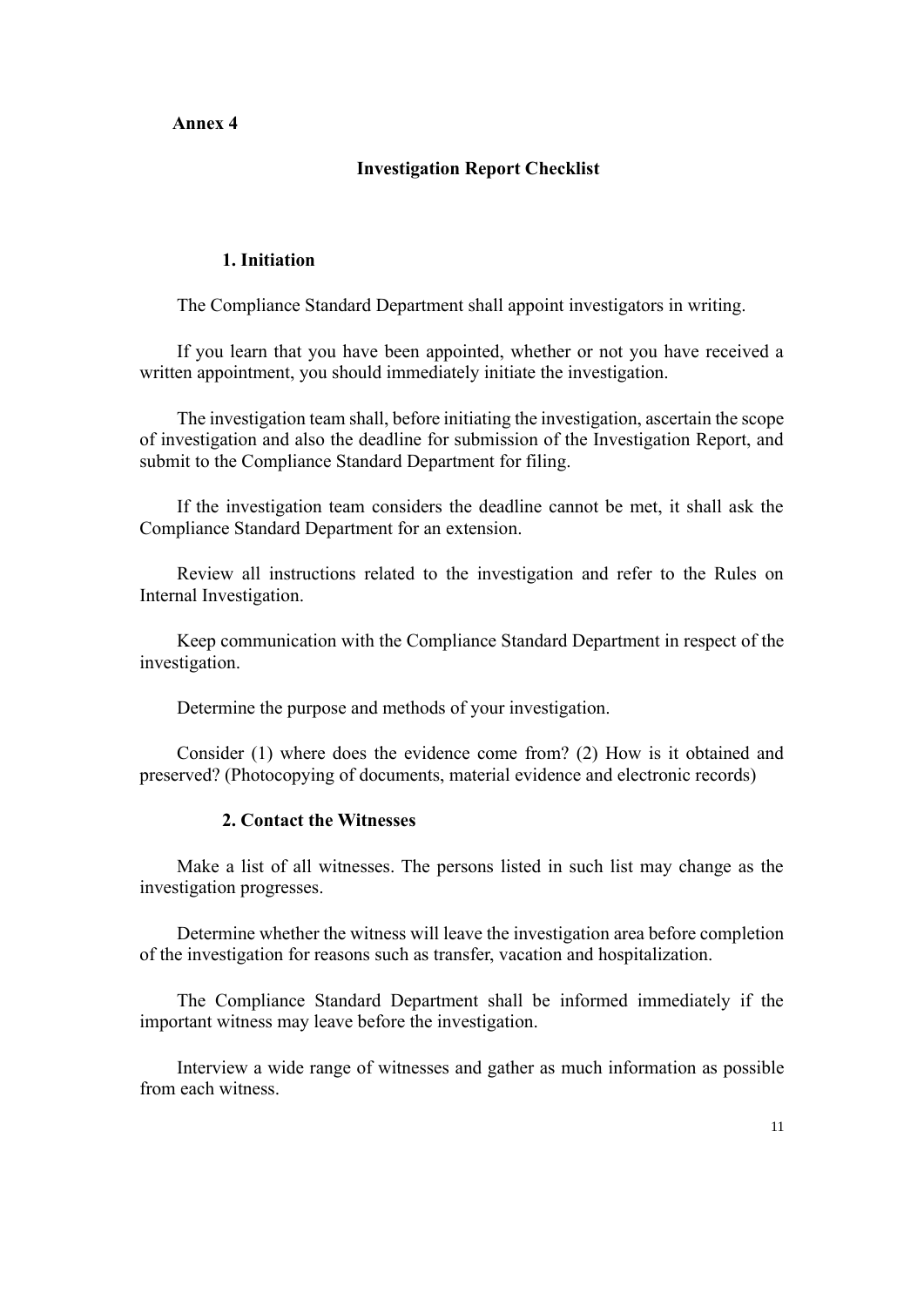The witness statement shall be complete and true. If the statement is vague, try to ascertain the facts.

If the witness is not available for on-site face-to-face interview, the interview can be conducted remotely through phone call.

Detailed notes should be taken during the interview of each witness.

Minimize the content of each witness statement to form a complete and accurate statement.

If the witness is an employee of the Company, stress that he/she shall not mention the testimony to an irrelevant third party. If the witness is not an employee, stress that he/she shall not discuss the testimony with an irrelevant third party.

#### **3. Supporting Documents**

List all documents involved in the allegation, including:

- Copies of relevant acts, regulations, instructions and standard operating procedures;

- Relevant correspondence and information;
- Personnel files;
- Official journals and reports;
- Various forms.

Check your document checklist to ensure that the documents you have obtained are available and effective to you.

Obtain originals of the relevant files if possible.

#### **4. Other Evidence**

- Make a list of other documents (objects, physical locations, maps, charts, photographs, and your personal observations, etc.) that will assist in auditing the Investigation Report.

- Take measures to ensure that evidence collected in the course of an investigation is preserved in a safe place, free from tampering, loss, theft and damage for investigation and audit.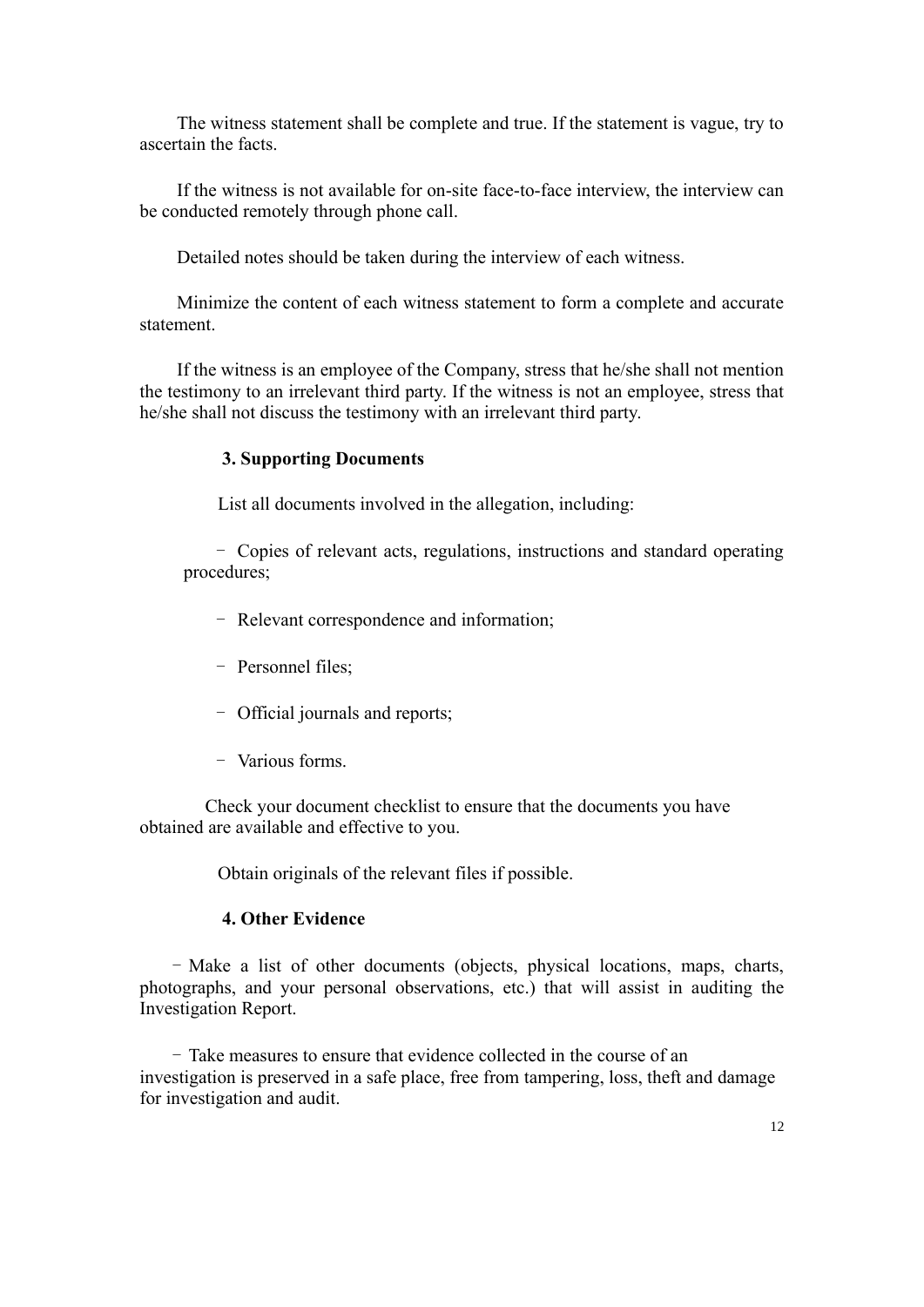## **Investigation Report Template**

**Investigation Report**

**To: (name of Compliance Officer)**

**From: (name of investigator)**

**Date: year/month/day**

## **Re: Investigation Report – (list the names of the people and events being investigated)**

**Preliminary Statement:** This section describes issues related to procedures of the investigation. This section of the Investigation Report shall also describe all evidence on which the Report is based and all witnesses interviewed during the investigation.

**Preliminary Allegations:** This section shall normally describe the nature of allegations under investigation.

**Background Information:** This section shall provide the resume of the person being investigated and nature of the work being conducted by his/her department or team.

**Findings, Analysis and Suggestions:** This section usually contains the main content of the Investigation Report. The investigation team shall hereby describes (1) the allegations; (2) evidence supporting or contradicting them, state the findings of the investigation team and make a reasonable and detailed analysis of whether the allegations are true (by referring to evidence supporting each investigation finding).

**Conclusion:** This Report shall briefly state the findings of the investigation team, i.e. whether the allegations are true (and if not, what the reasons are), and whether there is any violation of Applicable Laws or ZTT Compliance Rules. If it is impossible to determine whether further investigation is required, the reasons and the program of work and recommendations for further investigation shall be explained. It shall also incude the proposal to amend the Compliance Rules or other recommendations of measures so as to prevent similar misconducts from happening in the future.

**Name and title of members of the investigation team:**